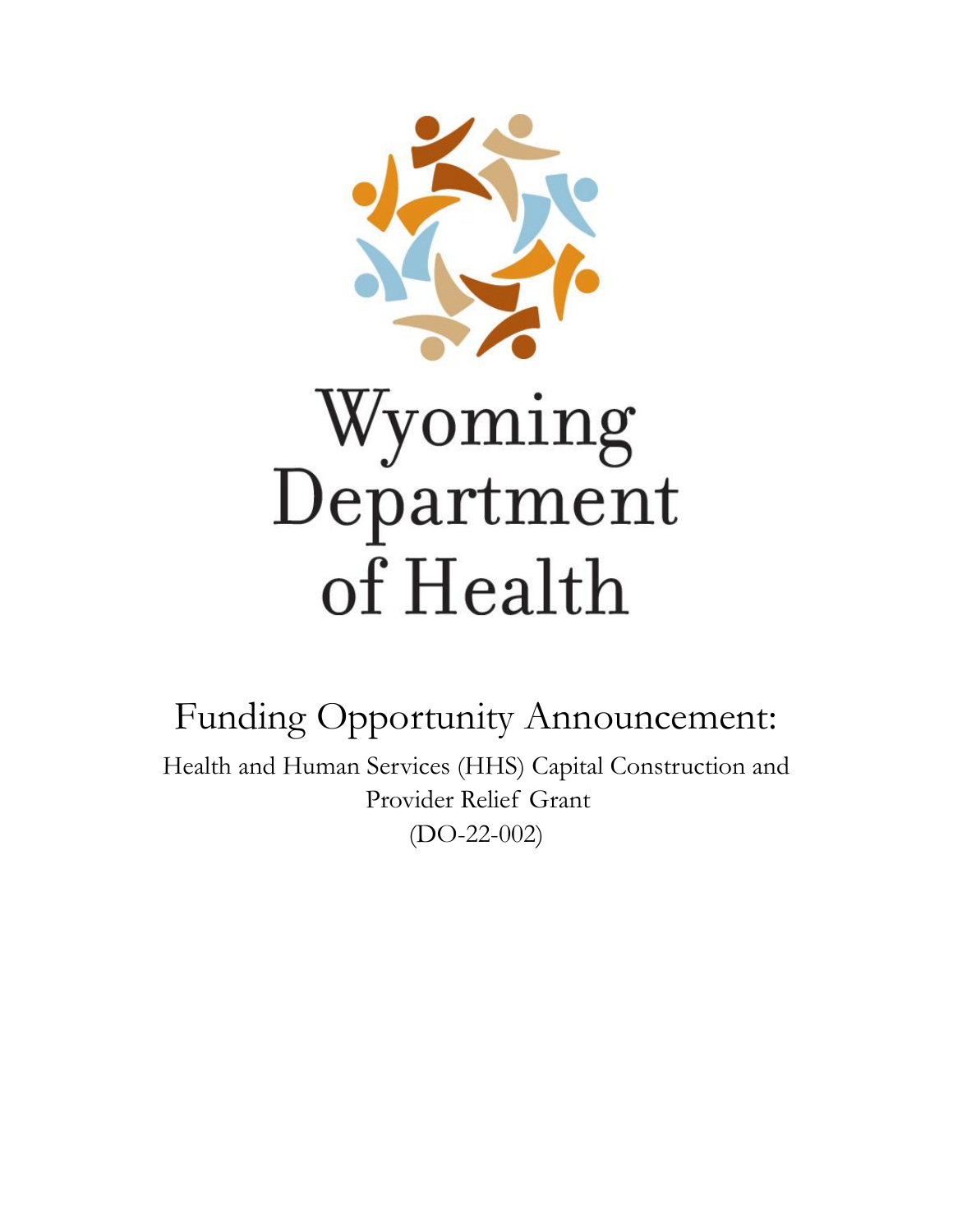# Wyoming Department of Health Funding Opportunity Announcement:

Health and Human Services (HHS) Capital Improvement and Provider Relief Grant (DO-22-002)

# Table of Contents

| 1. Overview Information<br>2                    |                |  |
|-------------------------------------------------|----------------|--|
| 2. Full Text of the Announcement                | $\overline{4}$ |  |
| A. Funding Opportunity Description              | $\overline{4}$ |  |
| B. Award Information                            | 5              |  |
| C. Eligibility Information                      | 5              |  |
| D. Application and Submission Information       | 5              |  |
| E. Application Review and Selection Information | 7              |  |
| F. Award Administration Information             | 7              |  |
| G. Agency Contacts                              | 7              |  |
| H. Right to Amend or Withdraw                   | 7              |  |
|                                                 |                |  |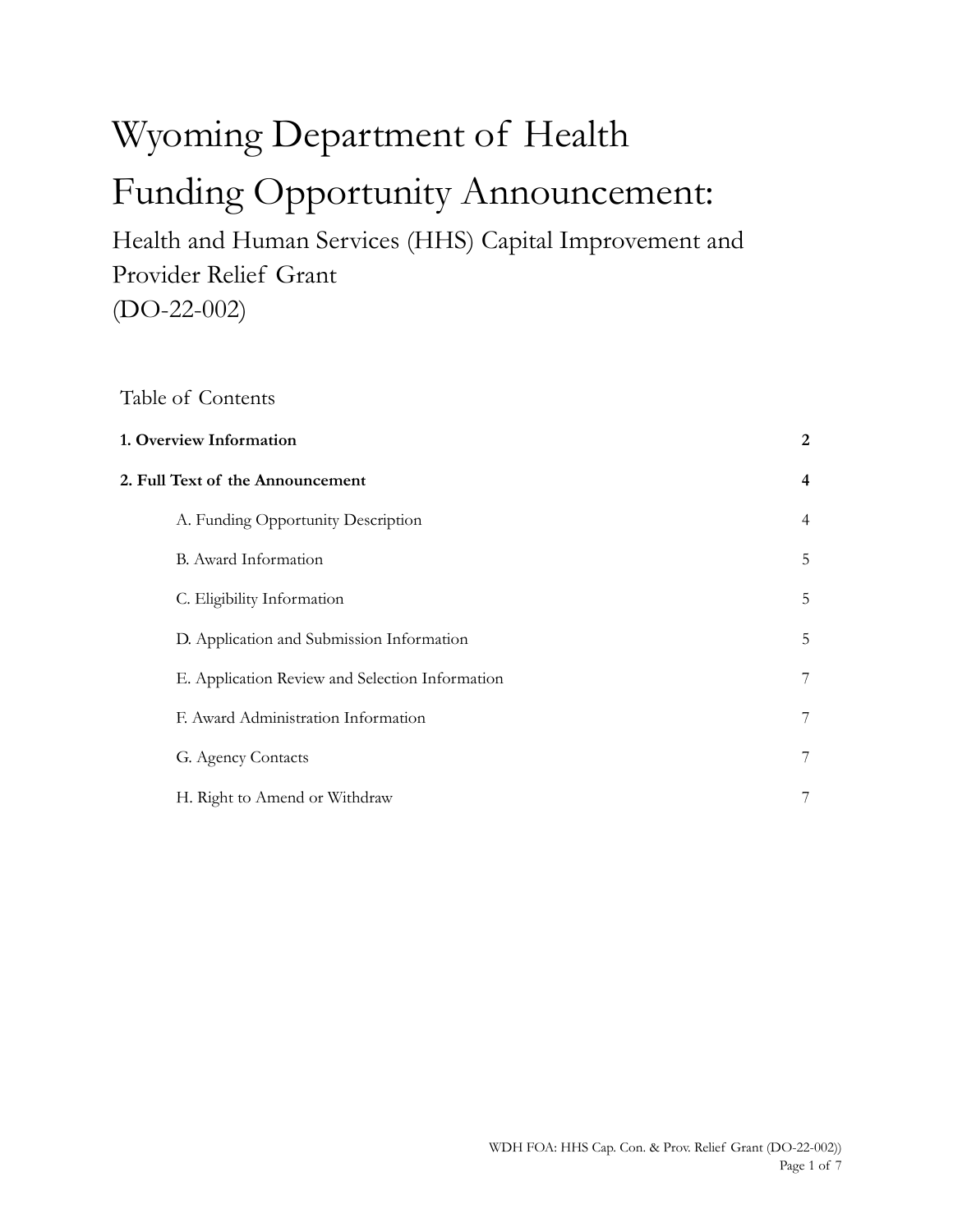# 1. Overview Information

| Participating<br>Organization(s)                           | Wyoming Department of Health (WDH)                                                                                                                                                                                                                                                                                                                                                                                |
|------------------------------------------------------------|-------------------------------------------------------------------------------------------------------------------------------------------------------------------------------------------------------------------------------------------------------------------------------------------------------------------------------------------------------------------------------------------------------------------|
| Components of<br>Participating<br>Organization(s)          | WDH, Director's Office                                                                                                                                                                                                                                                                                                                                                                                            |
| <b>Funding Opportunity Title</b>                           | Health and Human Services (HHS) Capital Improvement and Provider<br>Relief Grant                                                                                                                                                                                                                                                                                                                                  |
| <b>Funding Opportunity</b><br>Announcement (FOA)<br>Number | DO-22-002                                                                                                                                                                                                                                                                                                                                                                                                         |
| <b>Announcement Type</b>                                   | <b>New</b>                                                                                                                                                                                                                                                                                                                                                                                                        |
| <b>Number of Applicants</b>                                | No limit                                                                                                                                                                                                                                                                                                                                                                                                          |
| <b>Funding Opportunity</b><br>Purpose                      | The WDH's mission is to promote, protect, and enhance the health of all<br>Wyoming citizens.                                                                                                                                                                                                                                                                                                                      |
|                                                            | In 2022, the Wyoming Legislature appropriated \$5,000,000 of American<br>Rescue Plan Act (ARPA) direct funds to the WDH for the HHS Capital<br>Improvement and Provider Relief Fund. This appropriation is "for<br>purposes of providing grants to health and human services providers to<br>improve existing infrastructure and to provide financial relief to<br>providers who are at imminent risk of closure" |
|                                                            | This Funding Opportunity Announcement (FOA) invites applications to<br>receive grants from the HHS Capital Improvement and Provider Relief<br>Fund.                                                                                                                                                                                                                                                               |
|                                                            | Applications will be divided into two categories, Type I or Type II, which<br>must propose either:                                                                                                                                                                                                                                                                                                                |
|                                                            | Type I - Capital Improvements: a minor capital improvement<br>project to be funded; or<br>Type II - Provider Relief: a justified amount of grant relief that<br>will prevent an imminent risk of closure.                                                                                                                                                                                                         |
|                                                            | The WDH will award grants of up to \$500,000 each from the HHS<br>Capital Improvement and Provider Relief Fund. Depending on the                                                                                                                                                                                                                                                                                  |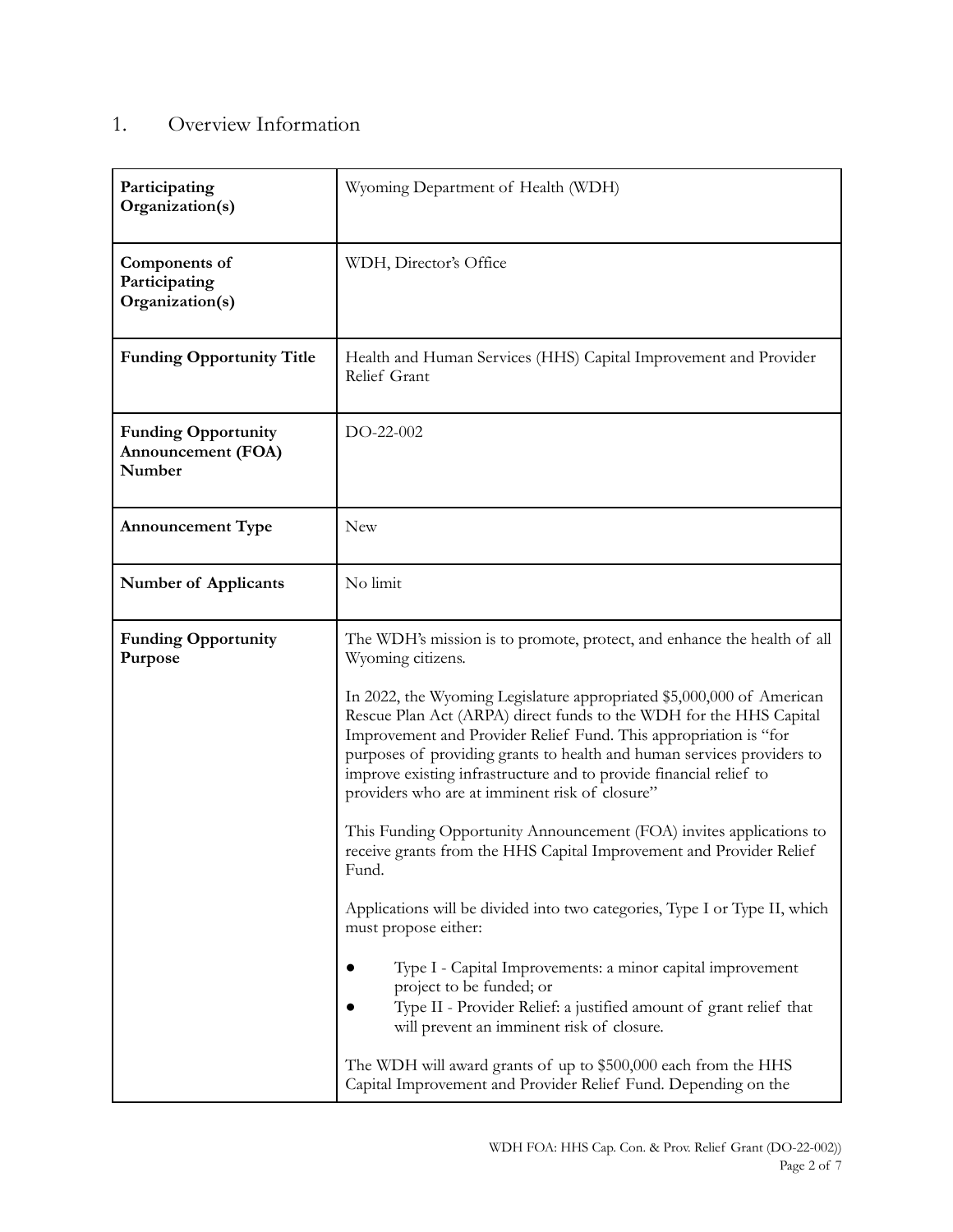|                                                       | application type, applications will be reviewed and scored by one of two<br>advisory committees. Awardees will be selected amongst the<br>highest-scoring applications. The final award amounts and count of<br>awards will be subject to the Director's discretion. At all times, the WDH<br>reserves the discretion to award zero (0) grants.<br>All grants awarded under this FOA are subject to the terms and<br>conditions imposed upon the Coronavirus State and Local Fiscal<br>Recovery Funds (SLFRF) Program under ARPA.<br>Before applying, applicants are encouraged to consult the SLFRF final<br>rule at 35 C.F.R. Part 35 (link here), as well as guidance issued by the U.S.<br>Department of the Treasury (link here). Each applicant will be required<br>to establish how their project qualifies as an eligible use of SLFRF funds. |  |
|-------------------------------------------------------|-------------------------------------------------------------------------------------------------------------------------------------------------------------------------------------------------------------------------------------------------------------------------------------------------------------------------------------------------------------------------------------------------------------------------------------------------------------------------------------------------------------------------------------------------------------------------------------------------------------------------------------------------------------------------------------------------------------------------------------------------------------------------------------------------------------------------------------------------------|--|
| <b>Key Dates</b>                                      |                                                                                                                                                                                                                                                                                                                                                                                                                                                                                                                                                                                                                                                                                                                                                                                                                                                       |  |
| Posted Date                                           | June 6, 2022                                                                                                                                                                                                                                                                                                                                                                                                                                                                                                                                                                                                                                                                                                                                                                                                                                          |  |
| Open Date<br>(Earliest Submission Date)               | July 1, 2022                                                                                                                                                                                                                                                                                                                                                                                                                                                                                                                                                                                                                                                                                                                                                                                                                                          |  |
| <b>Application Due Date</b><br>(Last Submission Date) | September 1, 2022                                                                                                                                                                                                                                                                                                                                                                                                                                                                                                                                                                                                                                                                                                                                                                                                                                     |  |
| <b>Advisory Committee Review</b>                      | Generally, two months after receipt date                                                                                                                                                                                                                                                                                                                                                                                                                                                                                                                                                                                                                                                                                                                                                                                                              |  |
| <b>Earliest Start Date</b>                            | Generally, two months after advisory council review date and subject to<br>state contracting and vendor management requirements                                                                                                                                                                                                                                                                                                                                                                                                                                                                                                                                                                                                                                                                                                                       |  |
| <b>Expiration Date</b>                                | December 31, 2026                                                                                                                                                                                                                                                                                                                                                                                                                                                                                                                                                                                                                                                                                                                                                                                                                                     |  |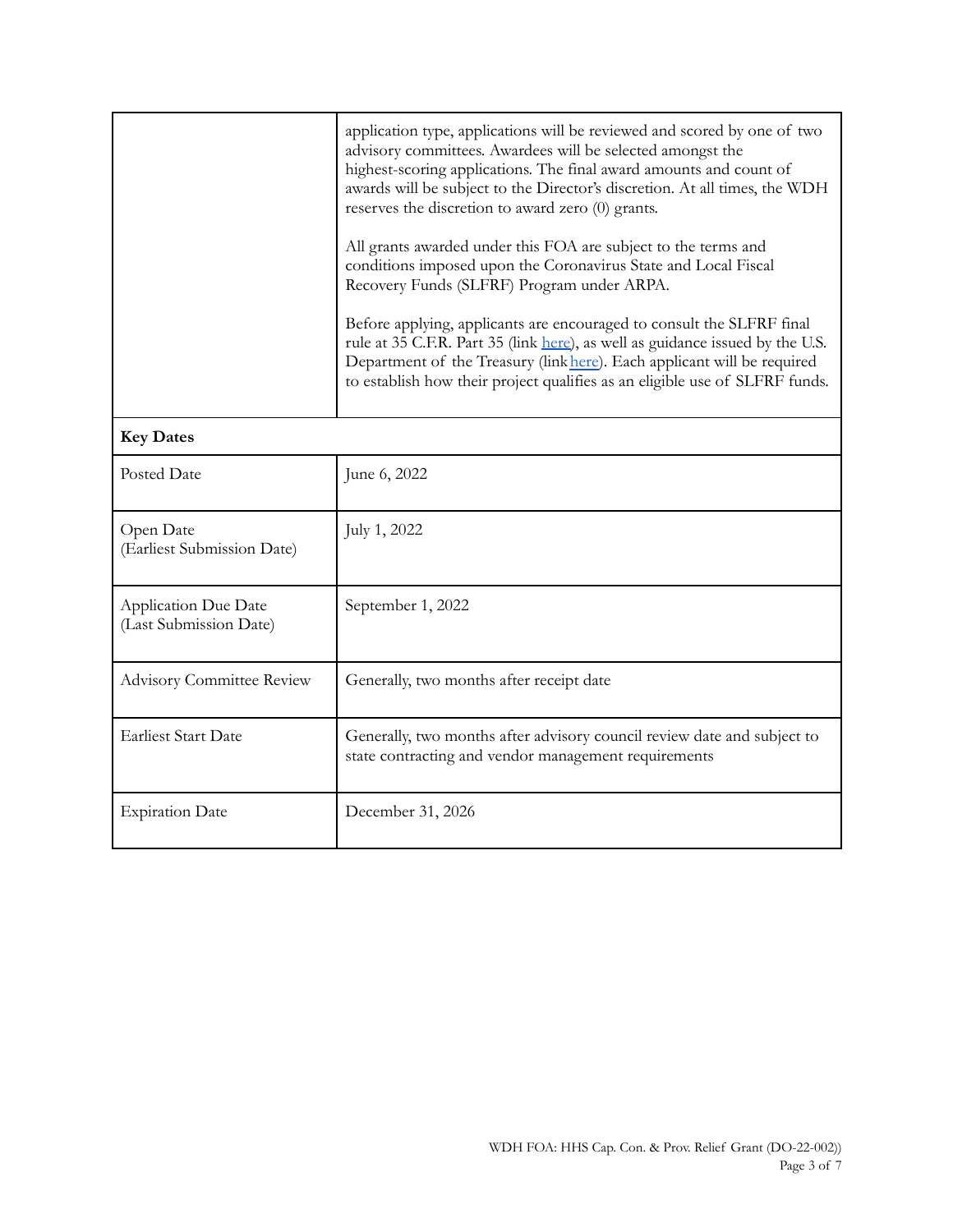#### 2. Full Text Announcement

#### **A. Funding Opportunity Description**

#### **i. Purpose**

This Funding Opportunity Announcement (FOA) invites two types of applications for the Capital Improvement & Provider Relief Grant.

- 1. Type I Capital Improvement applications will be for minor capital improvements that improve health provider capacity and resilience against infectious diseases like COVID-19.
- 2. Type II Provider Relief applications will be to prevent the imminent risk of closure of providers due to effects of the COVID-19 pandemic.

Awardees will receive funding for approved projects up to December 31, 2026.

#### **ii. Background**

The healthcare ecosystem is rapidly changing, nationally and in Wyoming. These changes have only been exacerbated by the COVID-19 public health emergency. In order to respond to and recover from the COVID-19 public health emergency, the Coronavirus State and Local Fiscal Recovery Funds (SLFRF) Program, as part of the American Rescue Plan Act (ARPA), delivers \$350 billion to state, local, and Tribal governments across the country.

The SLFRF Program ensures that governments have the resources needed to:

- Fight the pandemic, and support families and businesses struggling with its public health and economic impacts.
- Maintain vital public services, even amid declines in revenue.
- Build a strong, resilient, and equitable recovery by making investments that support long-term growth and opportunity.

During the 2022 Budget Session of the Wyoming Legislature, the Legislature appropriated funds from the SLFRF Program directly to state agencies for various purposes. *See* 2022 Wyo. Sess. Laws 109 (ch. 50). The Legislature refers to these funds as American Rescue Plan Direct (ARPD) appropriations.

This FOA regards the \$5,000,000 ARPD appropriation to the WDH for the HHS Capital Improvement and Provider Relief Grant. *See* 2022 Wyo. Sess. Laws 109, 110 (ch. 50, § 2). The Legislature directed:

This appropriation to the department of health is for purposes of providing grants to health and human services providers to improve existing infrastructure and to provide financial relief to providers who are at imminent risk of closure. Grants shall be distributed to providers as determined by the department.

2022 Wyo. Sess. Laws 109, 113 (ch. 50, § 2, fn. 13). Accordingly, the WDH has created the HHS Capital Improvement and Provider Relief Grant, as represented through this FOA.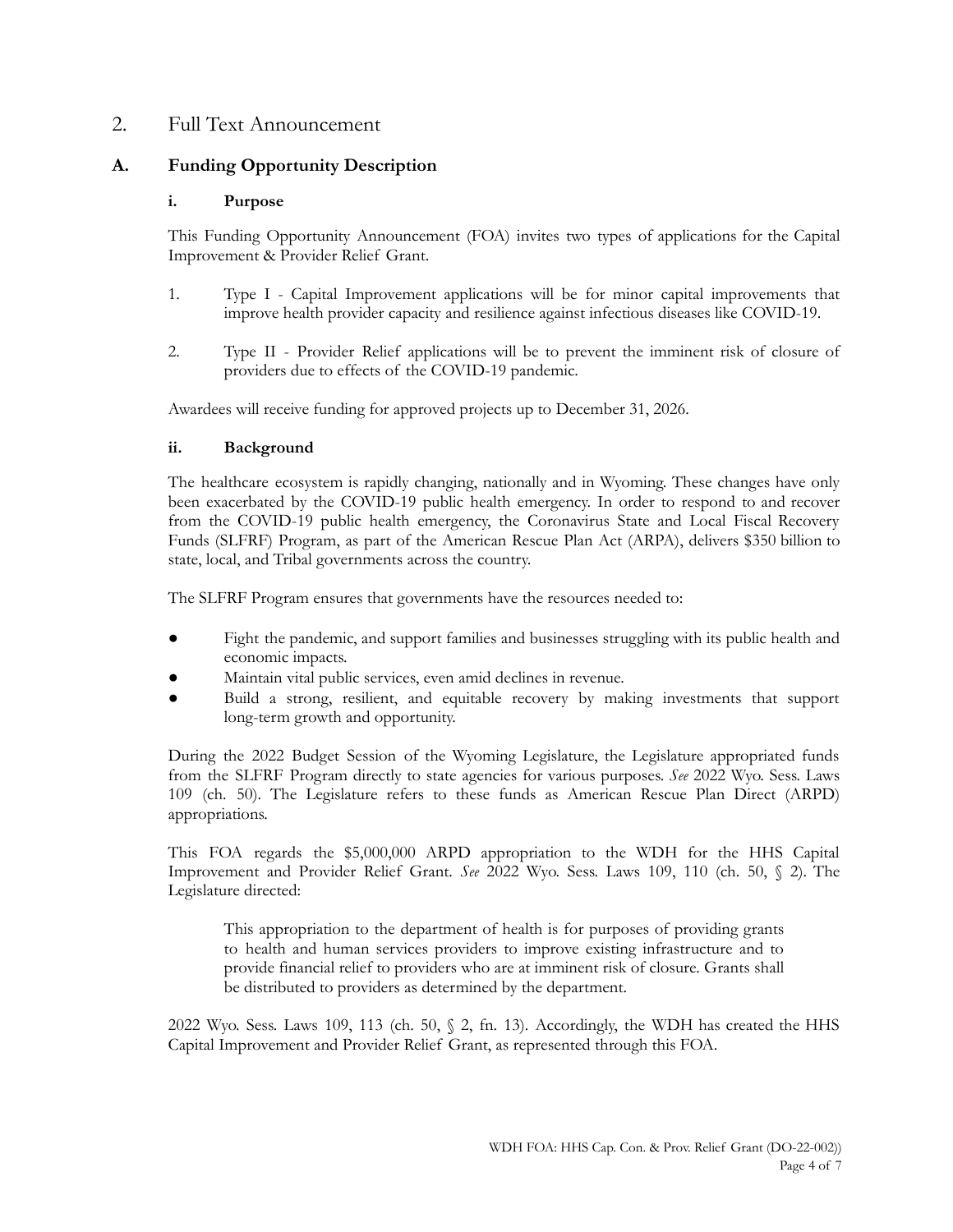#### **iii. Objective and Scope**

The objective of this FOA is to fund two types of grants. These include Type I - Capital Improvements, which will assist HHS providers in improving existing infrastructure; and Type II - Provider Relief grants which will provide relief to providers at imminent risk of closure.

In addition to the conditions imposed by the Legislature, projects under this FOA are limited by federal law. The \$5,000,000 available through the HHS Capital Construction and Provider Relief Fund are funded by the SLFRF Program. The U.S. Treasury has adopted a final rule controlling the use of these funds under 31 C.F.R. Part 35. Each application will need to expressly establish how the proposed project is permitted to be funded under the final rule.

| В. | <b>Award Information</b> |
|----|--------------------------|
|----|--------------------------|

| <b>Funding Instrument</b>                                         | Monetary grant: a support mechanism providing money to an eligible<br>entity to carry out an approved project or activity                                                                                                                                                                                                                                       |
|-------------------------------------------------------------------|-----------------------------------------------------------------------------------------------------------------------------------------------------------------------------------------------------------------------------------------------------------------------------------------------------------------------------------------------------------------|
| <b>Anticipated Number of</b><br><b>Awards and Funds Available</b> | Awards of up to \$500,000 each are available out of the \$5,000,000 HHS<br>Innovation Fund. The total number of awards will be determined by<br>funding availability, the number of applications submitted, and the<br>quality of those applications. As noted in this FOA, the WDH reserves<br>the right to award zero (0) grants and expend zero (0) dollars. |
| <b>Award Budget</b>                                               | Funds may be used only for those expenses that are directly related and<br>necessary to the project and must be expended in compliance with 31<br>C.F.R. Part 35.                                                                                                                                                                                               |
| <b>Award Project Period</b>                                       | The duration of the entire award may not exceed beyond December 31,<br>2026. All funds must be spent by December 31, 2026.                                                                                                                                                                                                                                      |

#### **C. Eligibility Information**

Any entity legally-authorized to operate in Wyoming is eligible to apply.

#### **D. Application and Submission Information**

There is no application form or template. However, each application must include certain elements. These elements depend on the nature of the application, either Type I - Capital Improvement or Type II - Provider Relief.

A Type I - Capital Improvement application must include:

#### 1. Cover Page

- a. Identify or name the entity submitting the application.
- b. Provide a brief description and purpose of the capital improvement, in no more than three to five sentences.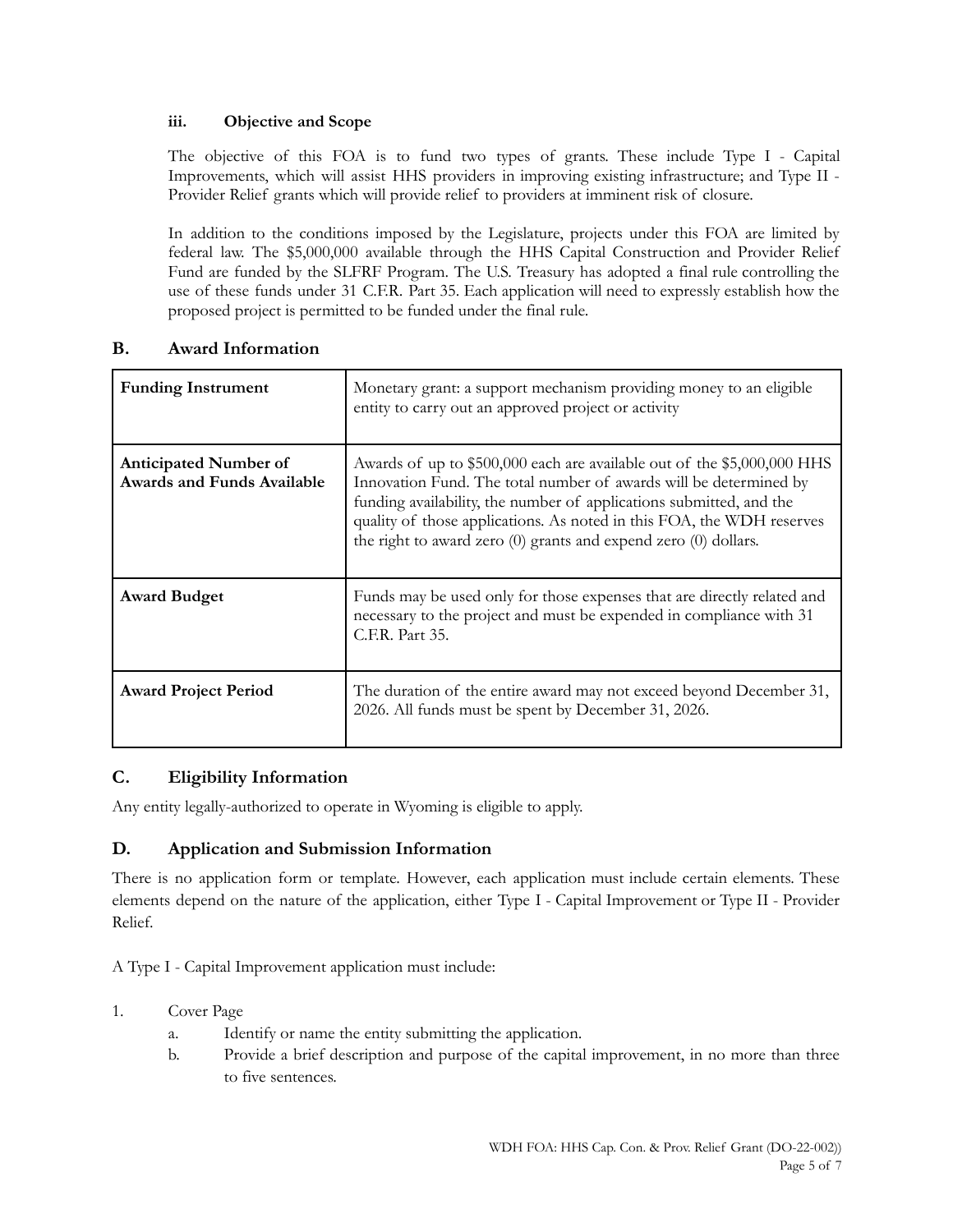- c. Identify a point of contact for the application, including name, position/title, address, phone number, and email address.
- 2. Entity Information
	- a. Provide the entity's mission statement.
	- b. Provide a brief history of the entity.
	- c. Describe the entity's current programs and activities.
	- d. Provide the entity's IRS Employer Identification Number ( EIN).
	- e. Provide a Certificate of Good Standing from the Secretary of State.
	- f. List the Board of Directors, or other relevant leadership.
- 3. Capital Improvement Proposal
	- a. Describe the capital improvement.
	- b. Describe how the capital improvement either:
		- i. Will improve resilience against infectious diseases like COVID-19; or
		- ii. Is otherwise eligible under the SLFRF Program. This description must include the following elements:
			- 1. An analysis of how the project is permitted under the relevant U.S. Treasury regulations, located at 31 C.F.R. Part 35.
			- 2. Pincite(s) to the specific provision under the relevant U.S. Treasury regulations, located at 31 C.F.R. Part 35, applied above (e.g. "31 C.F.R. §  $35.6(b)(3)(ii)(11)(i)$ ").
	- c. Provide a detailed timeline of the capital improvement that shows major milestones.
	- d. Describe the budget for the project, including funding sources, allocations, and any relevant restrictions on the use of funds – outside of the SLFRF Program. Attach supporting documentation as appropriate.
	- e. Describe the plan for capital maintenance after the grant award has been exhausted.
	- f. Attach any supplementary documents which may be valuable to the review and selection process.
- A Type II Provider Relief application must include:
- 1. Cover Page
	- a. Identify or name the entity submitting the application.
	- b. Identify a point of contact for the application, including name, position/title, address, phone number, and email address.
- 2. Entity Information
	- a. Provide the entity's mission statement.
	- b. Provide a brief history of the entity.
	- c. Provide the entity's IRS Employer Identification Number ( EIN).
	- d. List the Board of Directors, or other relevant leadership.
- 3. Provider Relief Proposal
	- a. Describe how your organization is at imminent risk of closure. Substantiate this assertion with appropriate financial documentation (i.e., balance sheets, audited financial statements).
	- b. Describe why (i.e., the principal cause behind) your organization is at imminent risk of closure. Substantiate this cause with appropriate financial or other documentation.